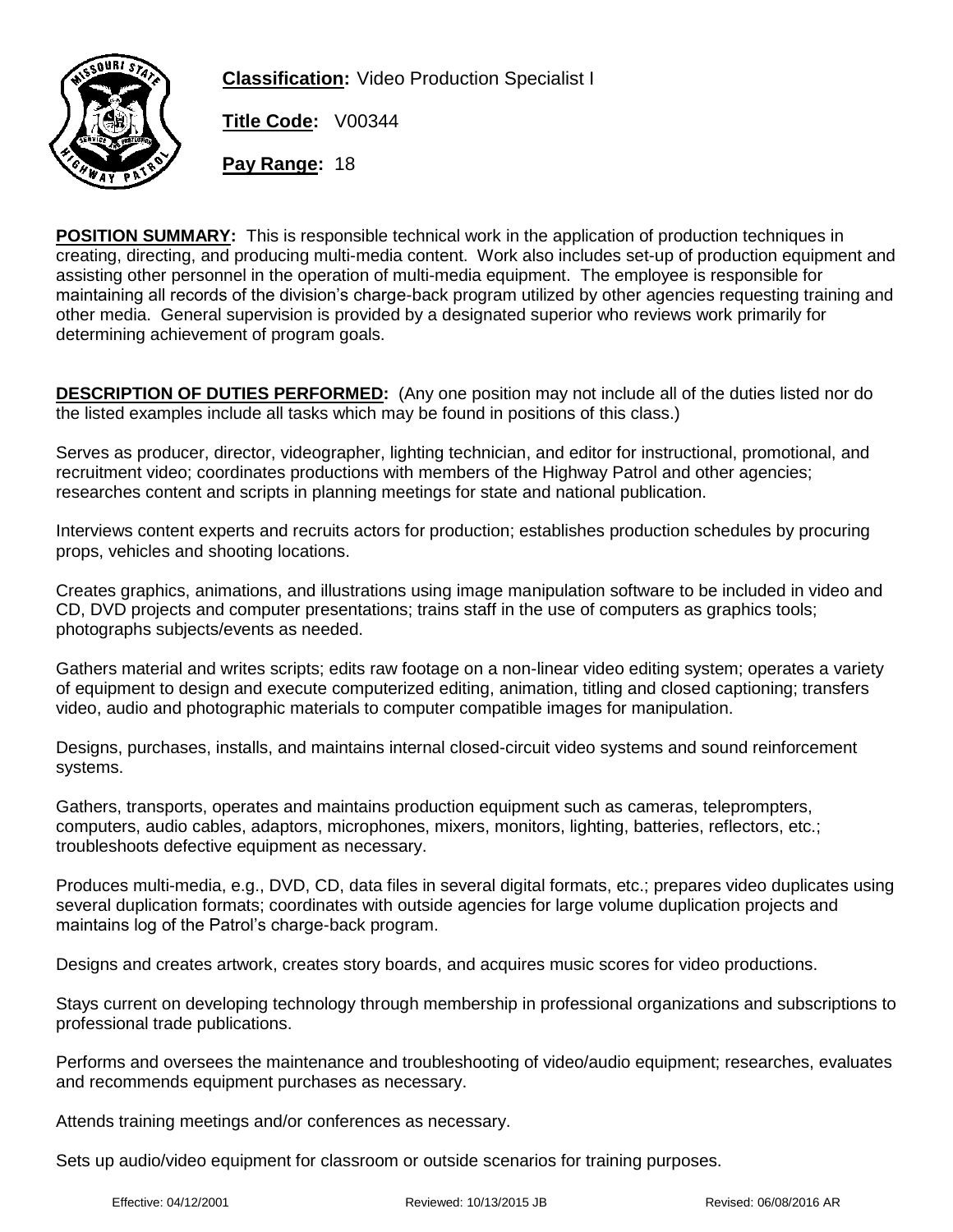Instructs classes in the use and development of video production aids.

Studies department objectives, policies, and operating procedures to assist in the assessment of the multimedia program.

Performs other related work as assigned.

**REQUIRED KNOWLEDGE, SKILLS, AND ABILITIES:** Knowledge of and proficiency with video production equipment.

Knowledge of and proficiency in Avid and Final Cut Pro editing systems/software.

Knowledge of and proficiency with Photoshop.

Knowledge of the methods and techniques used in video productions including video acquisition equipment.

Knowledge of lighting as it applies to video production and reproduction.

Knowledge of programming, equipment, and set arrangements necessary for successful audio-video programming.

Knowledge of digital and analog video cameras, digital video editing equipment, teleprompters, digital scanners, CD & DVD authoring, etc.

Basic knowledge of the methods utilized to troubleshoot computers.

Ability to troubleshoot and provide maintenance and repair to video/audio equipment.

Ability to transport and operate a wide variety of multi-media equipment (e.g., cameras, camcorders, fluid head tripods, video recording decks, multi-channel audio system, CD & DVD authoring equipment, audio cables, adaptors, microphones, mixers, monitors, lighting, batteries, reflectors, etc.).

Ability to lift and transport 40 pounds.

Experience working with tapeless video workflows (Panasonic P2, SD card, Compact Flash card, iPhone).

Experience with compression and encoding of video for the web (H.264/MPEG4, Silverlight, Windows Media, Apple QuickTime, Sorensen Squeeze, MPEG Streamclip, Audacity).

Must be proficient in both Apple and PC computer formats.

Ability to maintain, troubleshoot, and repair computers in both Apple and PC formats.

Ability to work independently.

Ability to work closely with others as a cooperative team and display team leadership.

Ability to effectively write scripts.

Ability to operate basic office equipment as detailed in the description of duties.

Ability to handle restricted and confidential information in a professional manner and maintain the information as such.